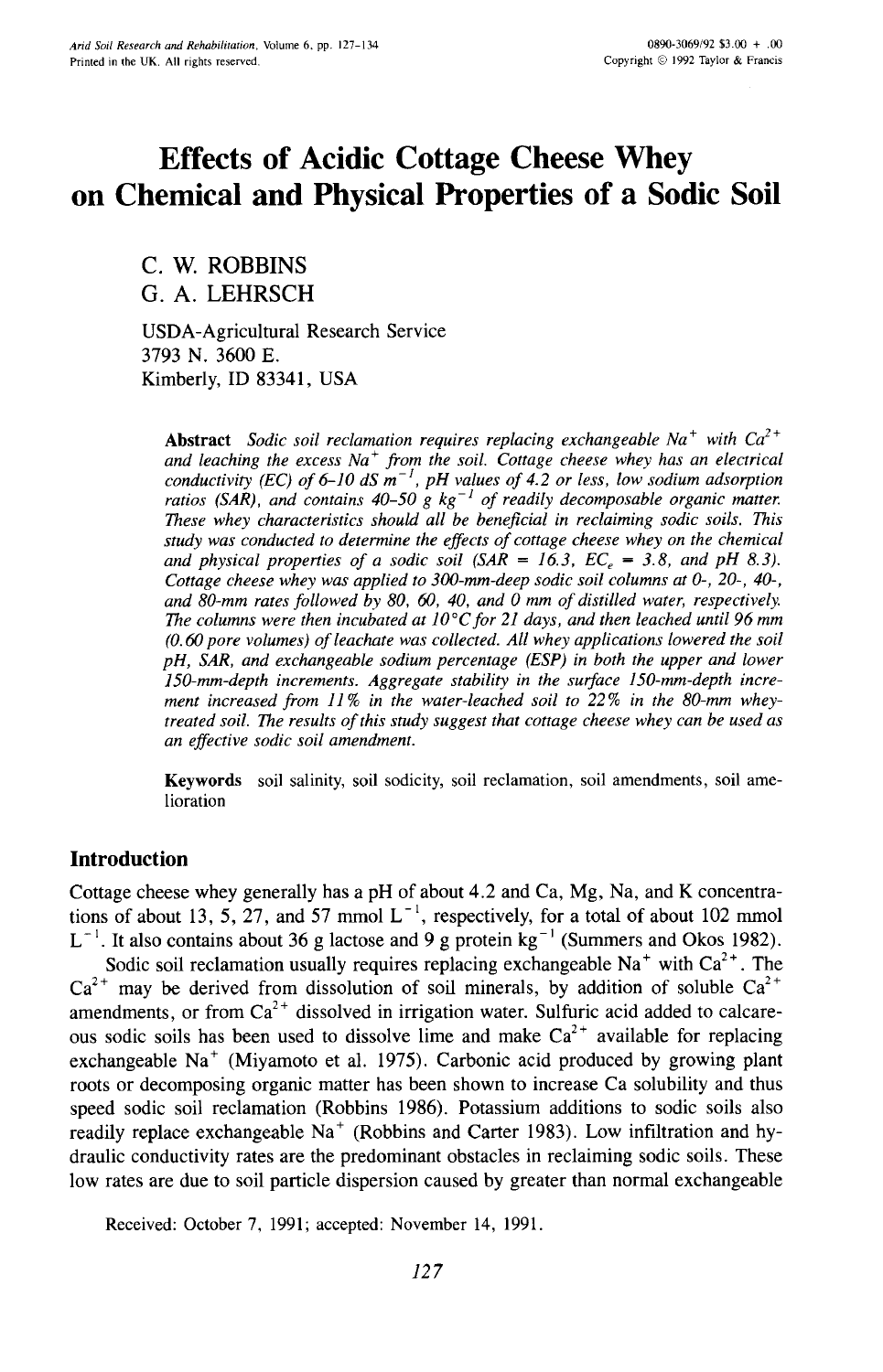sodium percentages (ESP) and  $EC_e$  values less than 4.0 dS m<sup>-1</sup>. Sodic soil reclamation requires increasing and maintaining infiltration and hydraulic conductivity rates sufficiently high to allow Na<sup>+</sup> leaching from the soil. Generally, the higher the soil solution soluble salt concentration, the greater is the hydraulic conductivity at a given ESP for a particular soil (Quirk and Schofield 1955).

Sweet whey, which comes from cheddar-type cheeses, has been shown to improve soil structure, provide plant nutrients, and lower the pH on two acid silt loam soils (Sharratt et al. 1959); however, no data were found for beneficial use of acid whey for sodic soil fertilization or reclamation. The application of cottage cheese whey to sodic and saline-sodic soils should have potential for reclaiming these soils. The acid nature of the whey should increase Ca solubility by decreasing soil solution pH. The readily decomposable lactose and proteins should increase the CO, level in the soil solution, and the  $H_2CO_3$  formation would increase Ca solubility (Robbins 1985). The whey has a sodium adsorption ratio (SAR) of 6 or less at an electrical conductivity (EC) of 10-12 dS  $m^{-1}$ , based on the cation concentration. Potassium makes up over half of the cations in the whey. The combination of high electrolyte concentration and high K to Na concentration ratio would also be expected to increase the infiltration and  $Na<sup>+</sup>$  leaching rate in a sodic soil treated with acidic cottage cheese whey.

The purpose of this laboratory column study was to determine the effects of four acidic cottage cheese whey application rates followed by minimal leaching on chemical and physical properties and salt balance changes in noncropped sodic soil columns.

## **Materials and Methods**

Surface soil (0.0-0.15 m) from a Freedom silt loam (fine-silty, mixed, mesic Xerollic Calciorthids) was used in this column study. The initial exchangeable sodium percentage (ESP) was 16, the cation exchange capacity (CEC) was 210 mmol charge  $kg^{-1}$  of soil, the saturation paste pH was 8.3, the saturation extract EC was 3.8 dS  $m^{-1}$ , and the saturation extract SAR was 16.3. This soil was selected because of its sodic nature (Robbins 1986).

The soil was passed through a 2.0-mm sieve and 1.000 kg of air dry soil was placed in each of twelve 82-mm-diameter columns. A medium-speed, ashless, 90-mm-diameter filter paper disk was placed above a 1-mm screen in the bottom of the columns prior to adding the soil. The ends of 0.2-m-long rods were fastened through the center of 75 mm-diameter stainless steel screen disks and the disks were placed on each soil surface with the rod standing upright. A second 1.000 kg of the same soil was then added to each column. Each column was then gently vibrated until each of the two soil increments was 150-mm deep. The resulting average bulk soil density was 1.26 Mg  $\text{m}^{-3}$ .

The whey used came from milk to which phosphoric acid  $(H_3PO_4)$  had been added at a rate equivalent to 3 g  $H_3PO_4$  kg<sup>-1</sup> of milk during cottage cheese manufacture. The whey contained 1.58 g P, 21 mmol Ca, 3.7 mmol Mg, 17 mmol Na, and 51 mmol K per kilogram of whey. The EC was 7.7 dS  $m^{-1}$ , the pH was 3.3, and the SAR was 3.3. This whey had higher Ca and lower Na, pH, and SAR values than those reported by Summers and Okos (1982).

The four treatments were 0, 20, 40, and 80 mm (0, 106, 213, and 425 mL) of cottage cheese whey followed by 80, 60, 40, and 0 mm of distilled water. The distilled water was added after the whey treatments had soaked into the soil columns. All treatments wet the soil columns to within 10-mm of the bottom and a few were wet to the bottom after 24 h. The total amounts of Ca, Mg, Na, K, and P added by each treatment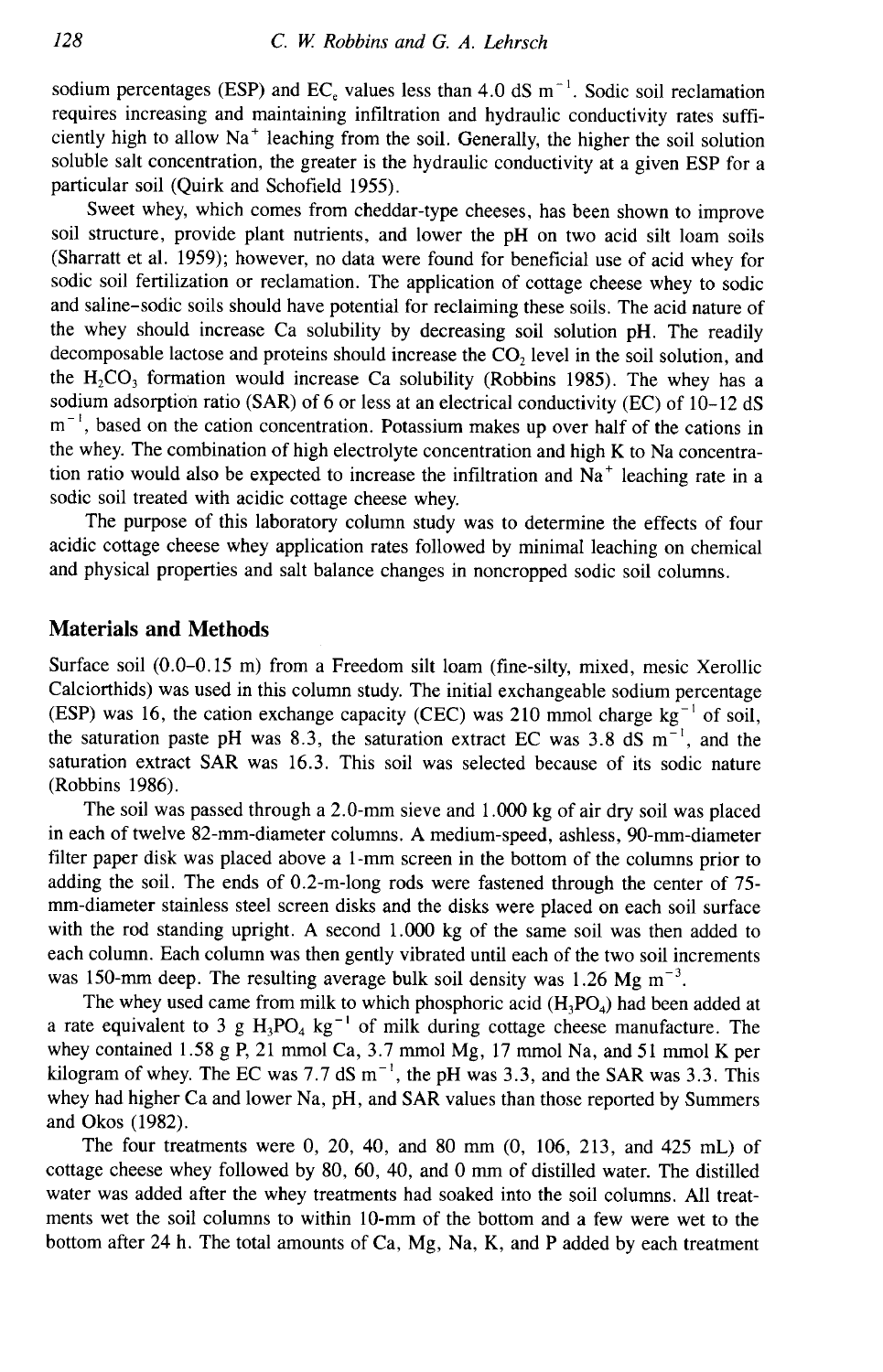are shown in Table 1. The treatments were randomly replicated three times. The study was carried out in a constant temperature room at  $10^{\circ}$ C.

Forty-eight hours after solution applications, the upper 150 mm of soil was removed by lifting the stainless steel screen, by the rod, from each column and the soil was allowed to partially air dry for 20 h at room temperature. The lower 150 mm of soil was left in the columns at  $10^{\circ}$ C. Filter paper disks were placed on top of the remaining soil and replaced the stainless steel screens. The soil from the upper half of each column was sieved through a 2-mm screen, mixed (to simulate tillage), and returned to their respective columns and settled to the original volume.

Infiltration rates were immediately measured by adding 40 mm of distilled water to each column and the time required for the water surface depths to reach 30, 20, and 10 mm was determined. The columns were covered with watch glasses and incubated for 21 days at 10 °C. The infiltration rates were then measured a second time using the above procedure. The two 40-mm water applications did not add enough water to cause leaching.

After the incubation period and infiltration measurements, the columns were leached by adding 500 mL of distilled water and allowing them to drain overnight. The leachate volume was measured and sufficient additional water was added to produce 500 mL (equivalent to 96 mm depth or 0.60 pore volumes) of leachate. The final leachate for the twelve columns was 508  $\pm$  8 mL. The total leachate was collected, combined from each column, and analyzed for Ca, Mg, Na, and K.

The soil was then removed from the columns as two samples. The top sample was from 0 to 150 mm and the bottom was from 150 to 300 mm. Each sample was divided lengthwise from top to bottom. One-half was used for saturation paste pH, saturation extract EC, and soluble cation analysis. One-fourth was used for orthophosphate and exchangeable cation analysis. The remaining one-fourth was used for aggregate stability determination.

Exchangeable plus soluble  $Ca^{2+}$  and  $Mg^{2+}$  were extracted with 1.0 molar sodium acetate (pH 8.2) and  $Na<sup>+</sup>$  and  $K<sup>+</sup>$  were extracted with 1.0 molar ammonium acetate (pH 7.0). Atomic absorption spectrophotometry was used for Ca and Mg measurements and flame photometry was used for Na and K measurements in both the acetate and saturation extracts. Exchangeable  $Ca^{2+}$ ,  $Mg^{2+}$ , Na<sup>+</sup>, and K<sup>+</sup> values were calculated as the difference between the saturation extract and acetate extract concentrations, adjusted to mmol  $kg^{-1}$  units. Exchangeable sodium percentages were calculated based on a CEC of 210 mmol kg<sup>-1</sup> for the original soil. Orthophosphate was extracted with  $0.5 M NafCO<sub>3</sub>$ 

| Whey<br>Depth<br>(mm) | Ca<br>(mmol) | Mg<br>(mmol) | Na<br>(mmol) | K<br>(mmol) | P<br>(g) |
|-----------------------|--------------|--------------|--------------|-------------|----------|
| 0                     | 0            | 0            | 0            | 0           | 0        |
| 20                    | 2.2          | 0.4          | 1.8          | 5.5         | 0.17     |
| 40                    | 4.4          | 0.8          | 3.6          | 11.0        | 0.33     |
| 80                    | 8.8          | 1.6          | 7.2          | 22.0        | 0.67     |

**Table 1** Whey Application Depth and the Total Ca, Mg, Na, K, and P Added to Each 2.0-kg Soil Column by Each Treatment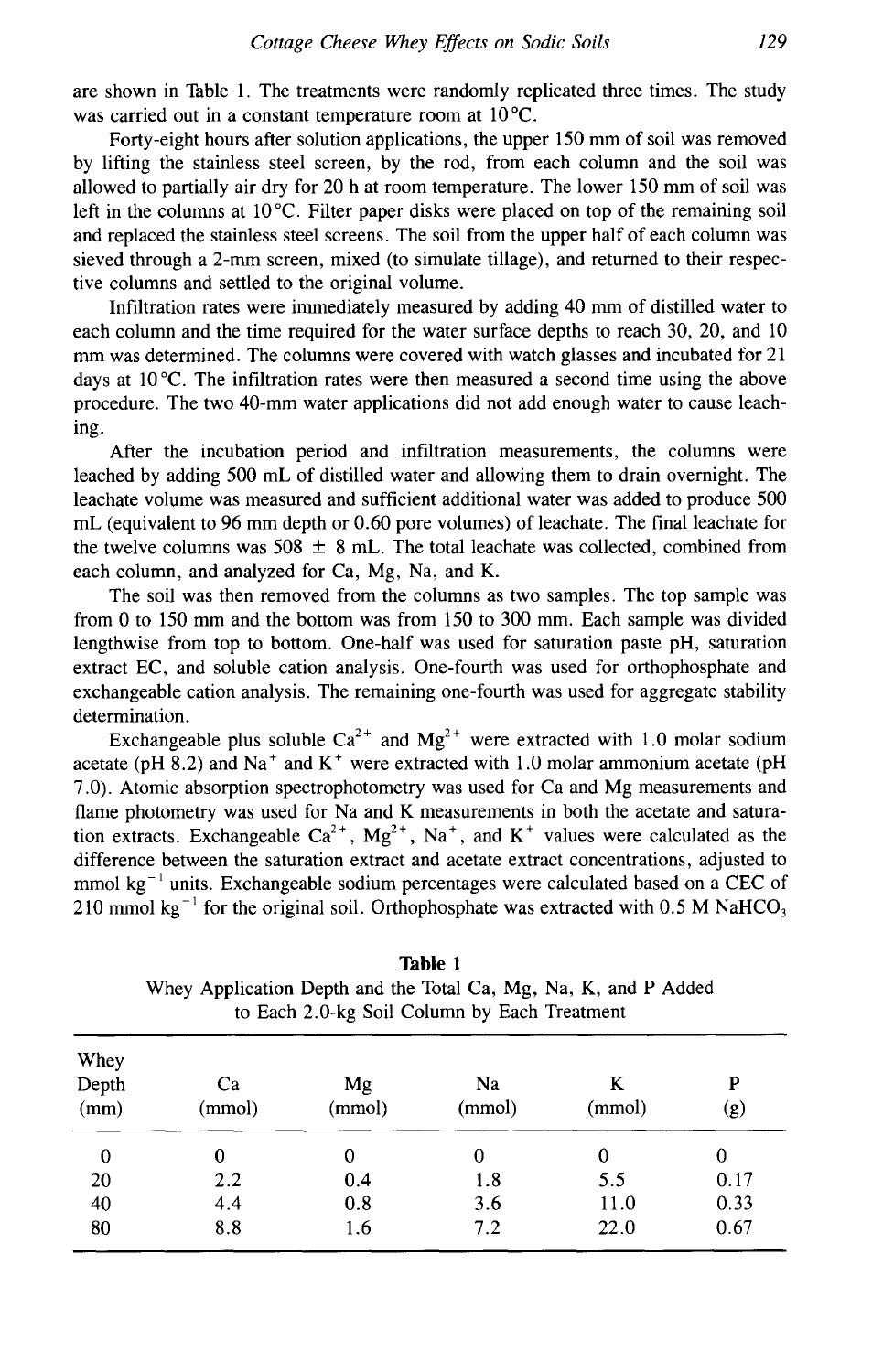and determined by an ascorbic acid method (Watanabe and Olsen 1965). Aggregate stability was determined by sieving moist soil samples (14-21% moisture) to obtain 1- to 4-mm aggregates. Those aggregates were then vapor wetted to 0.30% moisture by weight prior to wet sieving (Kemper and Rosenau 1986, Lehrsch et al. 1991).

#### **Results and Discussion**

Leaching the soil with distilled water decreased the saturation extract EC in both depth increments and tended to increase the saturation paste pH (Table 2). That pH would be expected to increase in a sodic soil as a result of the electrolyte dilutions due to leaching (Robbins and Meyer 1990). Under the limited leaching regime used, the EC, increased as the whey application rates increased. This was due to the high whey EC (7.7 dS  $m^{-1}$ ). The pH generally decreased in both depth increments as the whey application rate increased. The pH decrease in the 20-mm treatment was due primarily to soluble carbonate  $(CO_3^{2-})$  conversion to bicarbonate  $(HCO_3^-)$  by the phosphoric acid in the whey. Going from 20- to 40-mm whey did not change the saturation paste pH, because of  $HCO<sub>3</sub>$  buffering. The 80-mm whey application lowered the pH to below 7 and this was due to neutralizing the remaining soluble bicarbonates (Robbins 1985).

Soil bicarbonate extractable P increased as the whey application rates increased in the upper soil depth increment, but showed little change in the lower depth increment. Even after the 80-mm whey application, P was still well within the range of a moderately P-fertilized soil. The 19-mg P  $kg^{-1}$  soil concentration in the soil is below the concentration of leaching concern from an environmental standpoint.

| and Bicarbonate Extractable P for Two Depth Increments |                  |                           |                     |  |  |
|--------------------------------------------------------|------------------|---------------------------|---------------------|--|--|
| Whey Depth<br>(mm)                                     | pН               | EC<br>$(dS \; m^{-1})$    | P<br>$(mg kg^{-1})$ |  |  |
|                                                        |                  | 0- to 150-mm Soil Depth   |                     |  |  |
| 0                                                      | 8.5 a            | 0.9a                      | 12a                 |  |  |
| 20                                                     | 7.2 <sub>b</sub> | 1.9 <sub>b</sub>          | 87 b                |  |  |
| 40                                                     | 7.2 <sub>b</sub> | 2.4c                      | 122c                |  |  |
| 80                                                     | 6.7c             | 3.8d                      | 147d                |  |  |
|                                                        |                  | 150- to 400-mm Soil Depth |                     |  |  |
| 0                                                      | 8.5 a            | 1.4a                      | 13a                 |  |  |
| 20                                                     | 7.4 <sub>b</sub> | 2.9 <sub>b</sub>          | 11 a                |  |  |
| 40                                                     | 7.3 <sub>b</sub> | 3.7c                      | 12 a                |  |  |
| 80                                                     | 6.8c             | 4.2d                      | 19 <sub>b</sub>     |  |  |
| Original soil                                          | 8.3              | 3.8                       | 12                  |  |  |

**Table** 2 Whey Application Depth Effects on the Saturation Paste pH, Saturation Extract EC,

*Note.* Numbers in the same column for the same depth increment followed by the same letter are not significantly different at the  $p = .05$ level.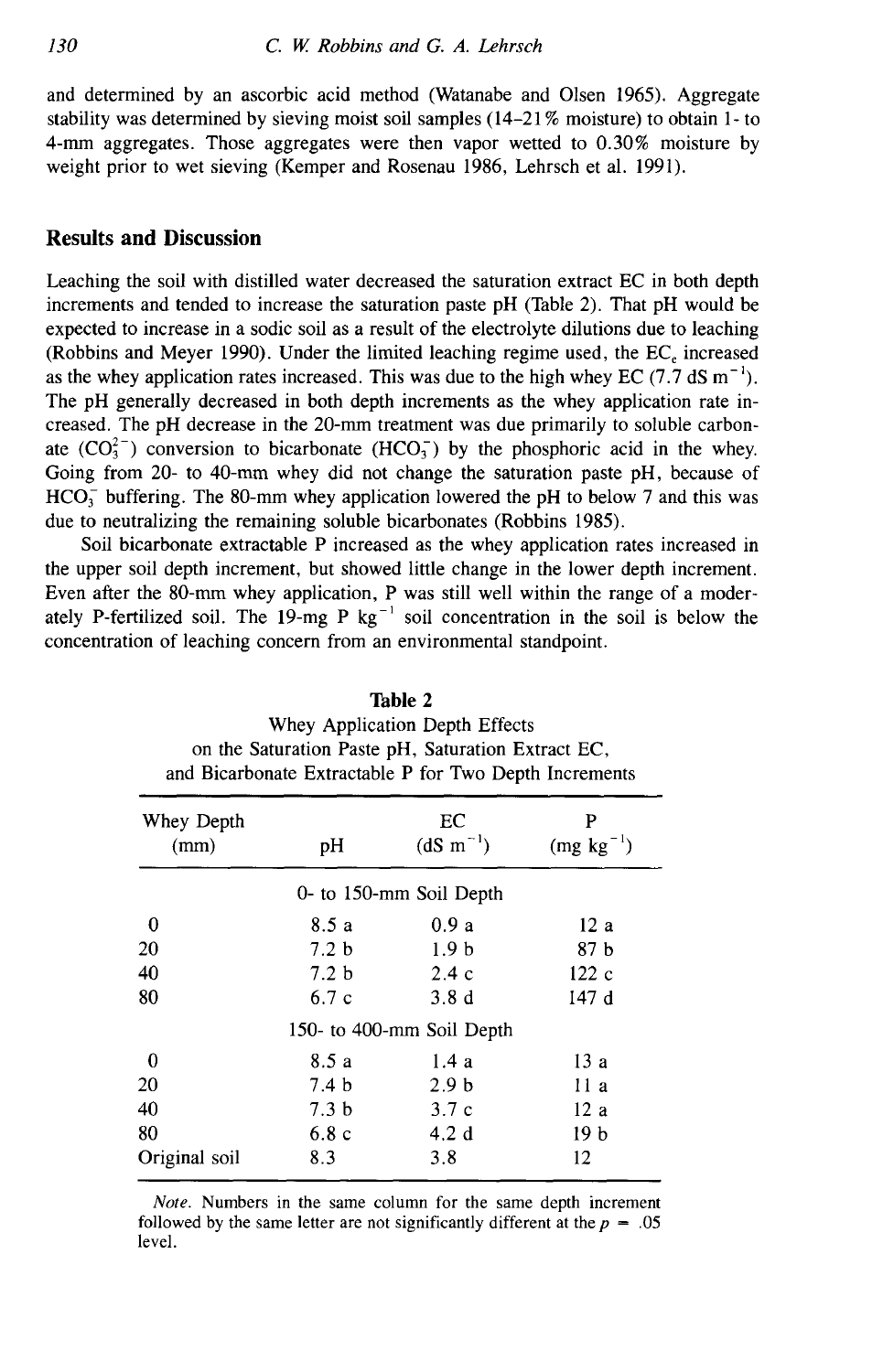| Whey Depth<br>(mm) | Ca<br>(mmol $L^{-1}$ ) | Mg<br>(mmol $L^{-1}$ )    | Na<br>(mmol $L^{-1}$ ) | K<br>(mmol $L^{-1}$ ) | <b>SAR</b>        |
|--------------------|------------------------|---------------------------|------------------------|-----------------------|-------------------|
|                    |                        | 0- to 150-mm Soil Depth   |                        |                       |                   |
| $\bf{0}$           | 0.4a                   | 0.2a                      | 8.3a                   | 1.8a                  | 10.7a             |
| 20                 | 3.5 <sub>b</sub>       | 2.5 <sub>b</sub>          | 8.4 a                  | 5.4 <sub>b</sub>      | 3.4 <sub>b</sub>  |
| 40                 | 4.7c                   | 3.5 <sub>b</sub>          | 7.8 <sub>b</sub>       | 6.5 <sub>b</sub>      | 2.7c              |
| 80                 | 8.4d                   | 6.6c                      | 7.4c                   | 12.2c                 | 1.9d              |
|                    |                        | 150- to 300-mm Soil Depth |                        |                       |                   |
| $\bf{0}$           | 0.6a                   | 0.4a                      | 14.9 a                 | 2.3a                  | 14.9 a            |
| 20                 | 3.0 <sub>b</sub>       | 2.9 <sub>b</sub>          | 25.6 <sub>b</sub>      | 4.3 <sub>b</sub>      | 10.5 <sub>b</sub> |
| 40                 | 3.6 <sub>b</sub>       | 4.7c                      | 25.7 <sub>b</sub>      | 6.0c                  | 8.9c              |
| 80                 | 8.7 c                  | 15.2d                     | 30.5c                  | 8.9d                  | 6.2d              |
| Original Soil      | 2.3                    | 1.5                       | 31.6                   | 6.1                   | 16.3              |
|                    |                        |                           |                        |                       |                   |

**Table** 3 Whey Application Depth Effects on Saturation Extract Ca, Mg, Na, and K Concentrations and the Resulting SAR for Two Depth Increments

*Note.* Numbers in the same column for the same depth increment followed by the same letter are not significantly different at the *p =* .05 level.

All saturation extract cation concentrations and SAR values were decreased by leaching with distilled water (Table 3). All whey application rates increased the  $Ca^{2+}$ concentrations over the no-whey treatment. The differences between the 20- and 40-mm whey application rates were small compared to the other treatment differences. The whey treatment effects on  $Mg^{2+}$  concentrations were similar. These two ion concentrations were probably increased by the Ca and Mg added with the whey, dissolution of carbonates by the phosphoric acid, and by the increased  $CO<sub>2</sub>$  activity resulting from the whey organic matter decomposition (Robbins 1985). Under the limited leaching conditions of this study there was a net decrease of soluble  $Na<sup>+</sup>$  in the upper 150 mm for all treatments. There was a smaller decrease for the 0-, 20-, and 40-mm treatments in the lower 150-mm depth increment and essentially no change in the soluble  $Na<sup>+</sup>$  for the 80mm whey treatment over the original soil. The fact that it did decrease is important when considering the amount of salt added to the soil by the whey treatments and the increases in the divalent cation concentrations. The 20-mm treatment lost  $K^+$  and the 40-mm whey application rate did not change the soluble  $K<sup>+</sup>$  concentrations. Potassium concentrations were increased by the 80-mm application rate in both depth increments.

The saturation extract SAR decreased in the 0-mm whey treatment, compared to the original soil, because of dilution. All whey application rates produced additional SAR decreases. The decreases were greater in the upper depth increments than in the lower. Additional leaching would be expected to further decrease the SAR values in the wheytreated columns by dilution.

Exchangeable  $Ca^{2+}$ ,  $Mg^{2+}$ , and K<sup>+</sup> were only very slightly decreased in the surface depth increment by the whey treatments (Table 4). Those three cations were decreased to a slightly greater degree in the lower depth increment. Exchangeable  $Na<sup>+</sup>$  was significantly decreased in the surface depth increment by each increase in whey application rate. The  $Na^{2+}$  decreased to a lesser extent in the lower depth increment by increases in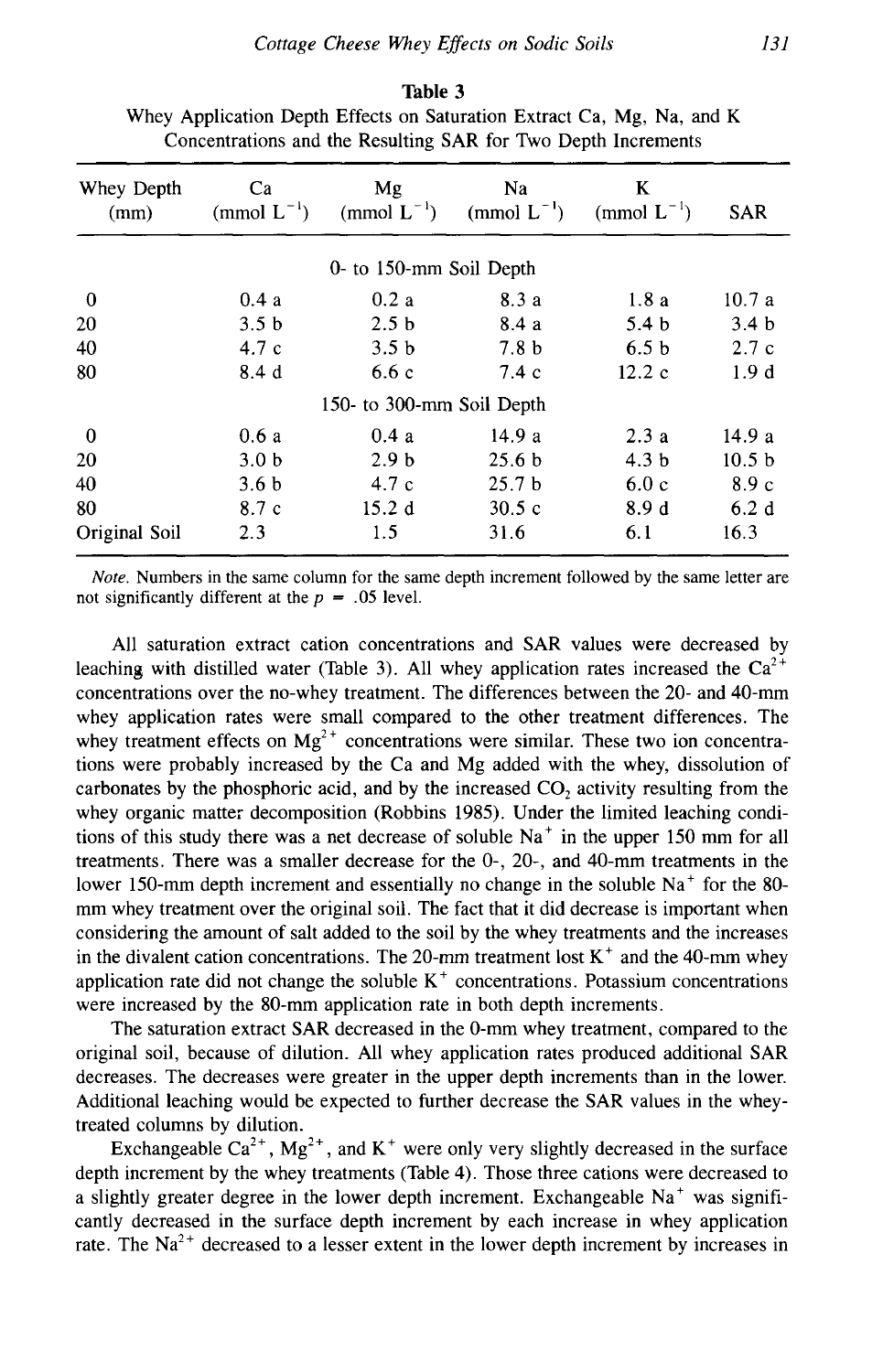**Table 4** Whey Application Depth Effects on Exchangeable  $Ca^{2+}$ ,  $Mg^{2+}$ , Na<sup>+</sup>, and  $K^+$ , Total Exchangeable Cations (TEC), and the ESP for Two Soil Depth Increments

|                    | mmol charge $kg^{-1}$ |                 |                           |                 |                   |                  |
|--------------------|-----------------------|-----------------|---------------------------|-----------------|-------------------|------------------|
| Whey Depth<br>(mm) | $Ca^{2+}$             | $Mg^{2+}$       | $Na+$                     | $K^+$           | <b>TEC</b>        | <b>ESP</b>       |
|                    |                       |                 | 0- to 150-mm Soil Depth   |                 |                   |                  |
| $\bf{0}$           | 96 a                  | 34 a            | 24 a                      | 78 a            | 229a              | 11.3a            |
| 20                 | 94a                   | 34a             | 12 <sub>b</sub>           | 76ab            | 215 <sub>b</sub>  | 5.5 <sub>b</sub> |
| 40                 | 94a                   | 33a             | 10 <sub>c</sub>           | 76 ab           | 213 <sub>b</sub>  | 4.5c             |
| 80                 | 94a                   | 28 <sub>b</sub> | 6 d                       | 73 <sub>b</sub> | 205c              | 2.6d             |
|                    |                       |                 | 150- to 300-mm Soil Depth |                 |                   |                  |
| 0                  | 96 a                  | 38a             | 28a                       | 82a             | 232a              | 13.3a            |
| 20                 | 82 <sub>b</sub>       | 38a             | 19 <sub>b</sub>           | $77$ ab         | 215 <sub>b</sub>  | 9.2 <sub>b</sub> |
| 40                 | 81 b                  | 34 <sub>b</sub> | 19 <sub>b</sub>           | 76 ab           | 210 <sub>bc</sub> | 9.1 <sub>b</sub> |
| 80                 | 75 c                  | 32 <sub>b</sub> | 13c                       | 71 <sub>b</sub> | 204c              | 6.2c             |
| Original soil      | 89                    | 37              | 27                        | 79              | 232               | 14.9             |

*Note.* Numbers in the same column for the same depth increment followed by the same letter are not significantly different at the  $p = .05$  level.

whey application rates. The total exchangeable cations (TEC) measured by the methods used decreased as the whey application rates increased.

The 80-mm whey treatment in the upper depth increment was the only treatment that increased aggregate stability over the no-whey check (Table 5). This was partially due to the fourfold decrease in exchangeable  $Na<sup>+</sup>$ , and consequently ESP (Table 4). Decreasing the exchangeable Na<sup>+</sup> would decrease the disruptive effects of the highly hydrated Na<sup>+</sup> ion on soil structure. The soluble  $Ca^{2+}$ ,  $Mg^{2+}$ , and  $K^+$  and EC (Table 3) increases would

**Table** 5 Whey Application Depth Effects on Aggregate Stability and Saturation Paste Water Contents

| Whey Depth<br>(mm) | <b>Percent Stability</b> |                | Water Content (kg $kg^{-1}$ ) Soil |                   |  |
|--------------------|--------------------------|----------------|------------------------------------|-------------------|--|
|                    | $0-150$ mm               | $150 - 300$ mm | $0 - 150$ mm                       | $150 - 300$ mm    |  |
| $\bf{0}$           | 11 a                     | 8а             | 0.35a                              | 0.35a             |  |
| 20                 | 12a                      | 9 a            | 0.39 <sub>b</sub>                  | 0.38 <sub>b</sub> |  |
| 40                 | 18ab                     | 7a             | 0.39 <sub>b</sub>                  | 0.39 <sub>b</sub> |  |
| 80                 | 22 <sub>b</sub>          | 8 a            | 0.39 b                             | 0.39 <sub>b</sub> |  |
| Original soil      |                          |                | 0.36                               |                   |  |

*Note.* Numbers in the same column followed by the same letter are not significantly different at the  $p = .05$  level.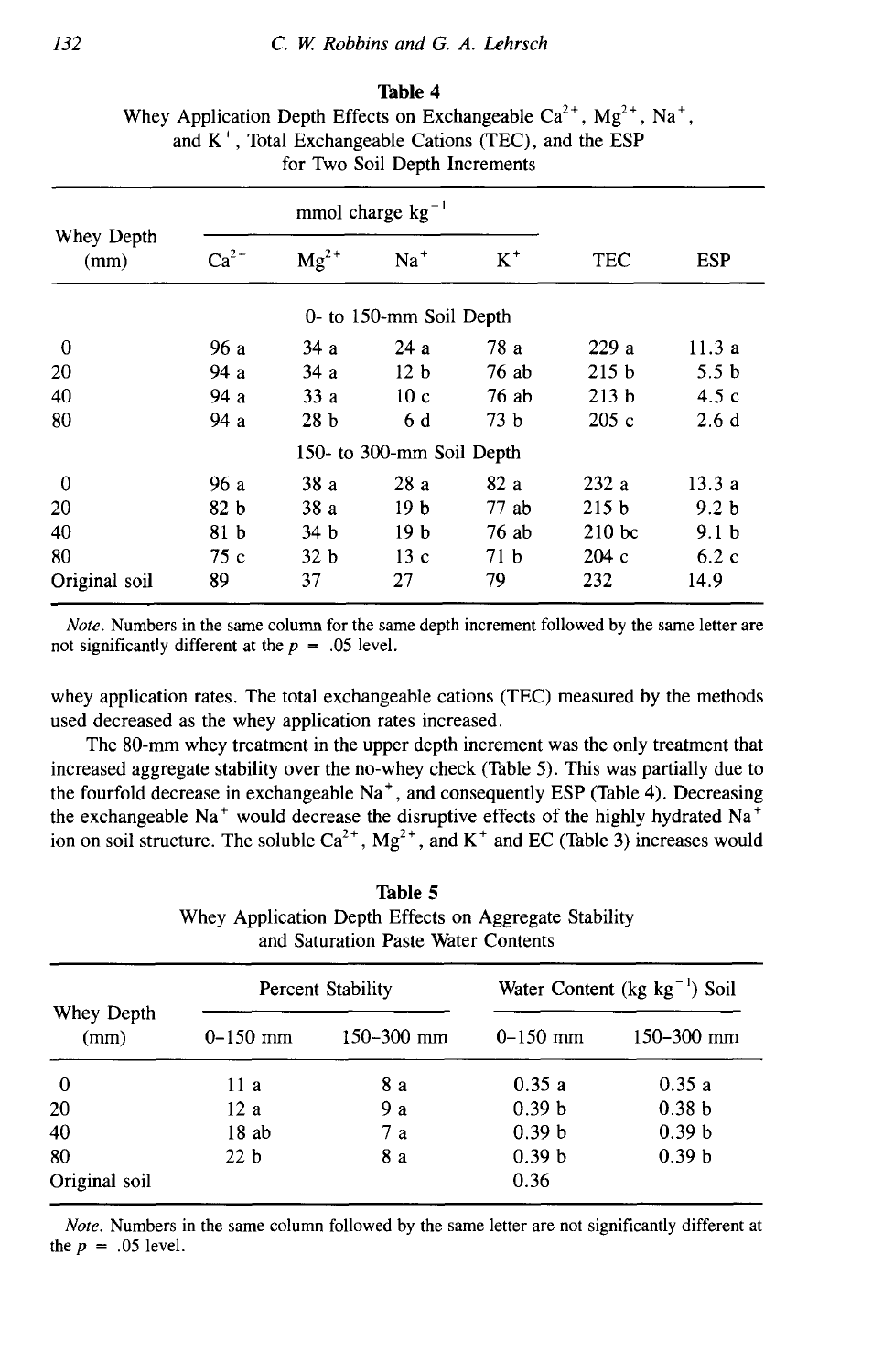reduce the double-layer thickness next to the clay particles and would be expected to increase clay flocculation (Lehrsch et al. 1992). Drying and mixing the upper soil depth increment could have enhanced organic matter (whey decomposition products) positioning on soil particle surfaces and/or precipitate bonding agents at particle-to-particle contacts (Lehrsch et al. 1991). Additional leaching and wetting and drying cycles would be expected to enhance all of the above soil-stabilizing processes.

Saturation paste water contents in the whey-treated soils were greater than in the distilled water leached check, which also appears to be lower than the original soil. This change could have been caused by any one or more of the agents mentioned in the aggregate stability discussion.

The infiltration rates for the four treatments were not significantly different under these conditions, and thus are not reported. Whey application to soils has been shown to temporarily decrease infiltration rates, and then several months after 100- and 200-mm whey applications, both infiltration rates and aggregate stability again increased (Peterson et al. 1979, McAuliffe et al. 1982, Watson et al. 1977).

### **Conclusions**

The results of this column study suggest that acidic cottage cheese whey can be used to reclaim saline-sodic and sodic soils. The whey has five characteristics that make this possible. It is a mild acid (pH 3.0–4.2), it has an EC greater than 7 dS  $m^{-1}$ , the SAR is less than 4, over half of the cations are  $K^+$  (on a mM basis), and it contains an appreciable quantity of readily decomposable sugars and proteins. These factors all promote exchangeable Na<sup>+</sup> replacement and directly or indirectly promote infiltration rate increases over the long term. Caution should be exercised when choosing whey application rates, since high application rates have been shown to temporarily decrease infiltration rate in other studies. High salinity levels could also develop if whey application rates were too high in relation to irrigation water quality and leaching rates. Cottage cheese whey would not be expected to help reclaim saline (low sodium, high soluble salt) soils, but would likely compound the salinity problems. Further research is warranted under field and cropping conditions for the use of cottage cheese whey for reclaiming salinesodic and sodic soils.

#### **References**

- Kemper, W. D., and R. C. Rosenau. 1986. Aggregate stability and size distribution, pp. 425-442, in: A. Klute, ed., *Methods of Soil Analysis, Part 1, Physical and Mineralogical Methods,* 2d ed. Soil Science Society of America, Madison, WI.
- Lehrsch, G. A., R. E. Sojka, D. L. Carter, and P. M. Jolley. 1991. Freezing effects on aggregate stability affected by texture, mineralogy, and organic matter. *Soil Science Society of America Journal 55:1401-1406.*
- Lehrsch, G. A., R. E. Sojka, and P. M. Jolley. 1992. Freezing effects on aggregate stability of soils amended with lime and gypsum. *Catena (in* press).
- McAuliffe, K. W., D. R. Scotter, A. N. MacGregor, and K. D. Earl. 1982. Casein whey wastewater effects on soil permeability. *Journal of Environmental Quality* 11:31-34.
- Miyamoto, S., R. J. Prather, and J. L. Stroehlein. 1975. Sulfuric acid and leaching requirements for reclaiming sodium-affected calcareous soils. *Plant and Soil* 43:573-585.
- Peterson, A. E., W. G. Walker, and K. S. Watson. 1979. Effect of whey applications on chemical properties of soils and crops. *Journal of Food and Agricultural Chemistry* 27:654-658.
- Quirk, J. P., and R. K. Schofield. 1955. The effect of electrolyte concentration on soil permeability. *Journal of Soil Science* 6:163-178.